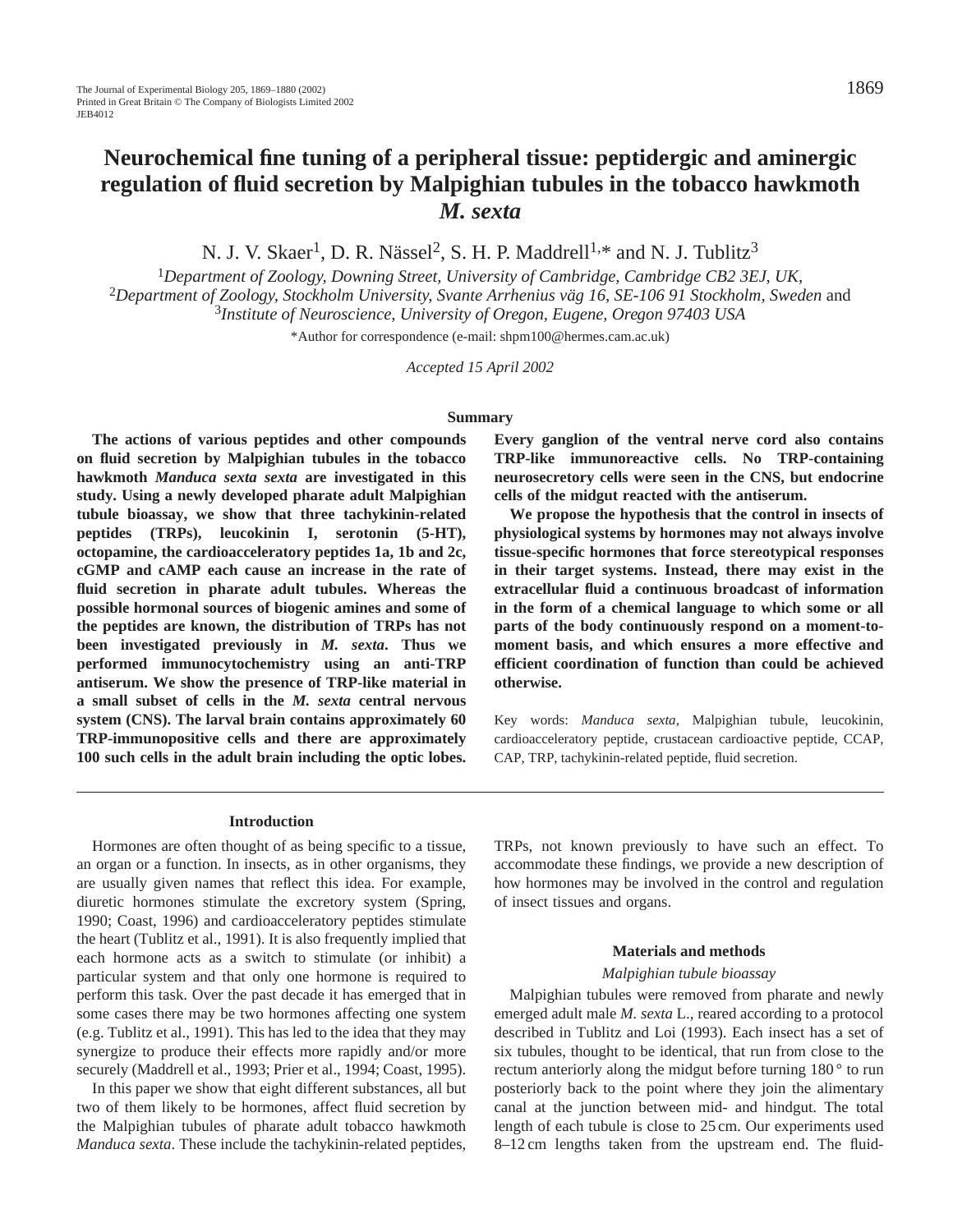secreting activity of the tubules was measured in a variation of the method developed by Ramsay (1954). After dissection and isolation in a 1:1 solution of *Manduca* saline (Huesmann et al., 1995) and Schneider's medium, individual tubules were bathed in 125 µl drops of Schneider's medium held under liquid paraffin (mineral oil) in depressions in a layer of plastic in the base of 10 cm Petri dishes. The cut ends were pulled out and attached to fine entomological pins pushed into the plastic layer. Secreted fluid emerged from a cut made in the wall of the tubule midway between bathing drop and pin. The fluid was collected from the tubules at 10–15 min intervals, using a Gilson P10 pipette to overcome surface tension, and discharged on to the floor of the dish The diameters of the collected drops were measured with an eyepiece micrometer fitted to the dissecting microscope used to view the experimental arrangement. From such measurements the volume of the drops could be calculated and thus the rate of fluid secretion determined. Each experiment routinely used a set of sixteen tubules from three or four insects. Experimental chemicals were applied in concentrated,  $5-10 \mu l$  samples to the bathing medium and reported either as the amount applied (CAP1a/b and CAP2c) or the final concentration in bathing drop (all other experimental chemicals). CAP1a/b and CAP2c samples were applied in an amount equivalent to that found in a single, pharate adult nerve cord (1 nerve cord equivalent; Tublitz et al., 1991).

#### *Immunocytochemistry*

Nervous systems, intestines and hearts of fifth instar larvae and pharate adults of *M. sexta* were dissected and fixed in 4 % paraformaldehyde in  $0.1 \text{ mol}^{-1}$  sodium phosphate buffer for at least 4 h. The tissues were used for immunocytochemistry on either cryostat sections (brains) or whole mounts (all tissues). Standard peroxidase anti-peroxidase technique was

used (see Nässel, 1993; Lundquist et al., 1994). The antiserum used (Code 9207-7) was raised in rabbit against locustatachykinin-I (LomTK-I) conjugated to human serum albumin (Nässel, 1993). The specificity of this antiserum has been tested extensively (Nässel, 1993; Lundquist et al., 1994). The antiserum was used at a dilution of 1:1000 (in phosphate-buffered saline with 0.5 % bovine serum albumin and 0.25 % Triton X-100). As a control we performed immunocytochemistry with the LomTK antiserum preabsorbed overnight with 20 and 50 nmol synthetic LomTK-I per 1000 µl diluted antiserum (1:1000).

#### *Chemicals*

Cyclic nucleotides and biogenic amines were obtained from Sigma. Synthetic LomTK-I and TRPs of the cockroach *Leucophaea maderae*, LemTRP-1, and TRP-4 were synthesized by Dr Å. Engström (Department of Medical and Physiological Chemistry, Uppsala University, Sweden) as described in Muren and Nässel (1996). CCAP and CAP2b were synthesized by Research Genetics Inc. CAP2c, CAP1a and CAP1b were obtained using the protocol described in Huesmann et al. (1995). Leukokinin I was purchased from Peninsula Laboratories.

#### **Results**

## *The effects of biogenic amines on fluid secretion by* M. sexta *Malpighian tubules*

Because *M. sexta* Malpighian tubules have not been extensively studied, we began by determining their responses to a variety of factors known to alter tubule secretion rate in other insects. Malpighian tubules were dissected from pharate adult *M. sexta* and analyzed using the procedure described in Materials and methods. Treatment of Malpighian tubules with



Fig. 1. Effects of serotonin and octopamine on fluid secretion by isolated pharate adult *M. sexta* Malpighian tubules. (A) Effects of serotonin at three different concentrations. (B) Effects of octopamine at three different concentrations. In this and all subsequent figures, fluid secretion data are normalized to the rate immediately prior to test substance application. Values are means  $\pm 1$  s.E.M. ( $N=5$ ). Each control trace in A and B represents data from a single, separate trial.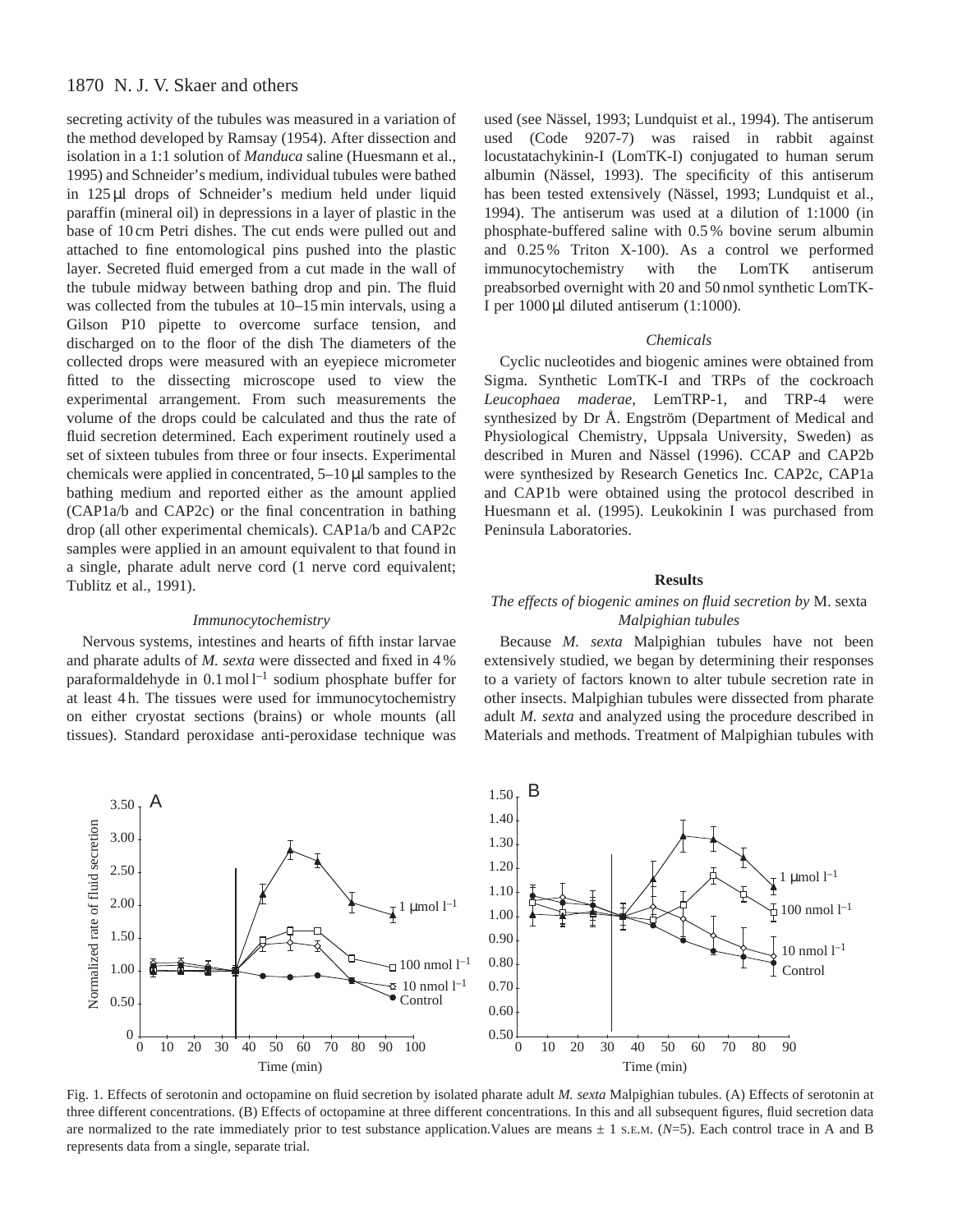serotonin (5-HT) caused a slow, dose-dependent increase in the rate of fluid secretion (Fig. 1A). Application of  $1 \mu$ mol l<sup>-1</sup> 5-HT, the highest concentration applied, caused the rate of fluid secretion to increase the unstimulated rate by 2.84-fold, but this takes some 20–30 min to achieve. Octopamine also produced a slowly developing, dose-dependent increase in fluid secretion (Fig. 1B). The maximal increase in the fluid secretion rate to  $1 \mu$ mol l<sup>-1</sup> octopamine was 1.34 times the unstimulated rate, less than half that observed with  $1 \mu$ mol l<sup>-1</sup> 5-HT (Fig. 1A).

# *The effects of cyclic nucleotides on fluid secretion by* M. sexta *Malpighian tubules*

Cyclic nucleotides have potent effects on Malpighian tubule activity in a variety of insects including, for example, the fruit fly *Drosophila melanogaster* (Riegel et al., 1998), the house cricket *Acheta domestica* (Coast et al., 1991), the cabbage white butterfly *Pieris brassicae* (Nicolson, 1976) and the blood-sucking bug *Rhodnius prolixus* (Maddrell et al., 1971). Cyclic AMP (cAMP) always appears to be stimulatory whereas cyclic GMP can be either stimulatory (e.g. *Drosophila*; Dow and Maddrell, 1993; Dow et al., 1994) or inhibitory (e.g. *R. prolixus*; Quinlan et al., 1997). Application of 1 mmol l–1 cAMP caused a significant increase in the rate of fluid secretion by isolated *M. sexta* Malpighian tubules, achieving a maximal 3.31-fold increase within 15 min compared to unstimulated tubules (Fig. 2). Cyclic GMP, applied at a concentration of 1 mmol  $l^{-1}$ , also stimulated tubule secretion rate (Fig. 2). The time course for cGMP activation was similar to that of cAMP although the maximal response for cGMP was slightly lower compared to that of cAMP (2.86 fold increase).



Fig. 2. Effects of  $1$ mmol  $l^{-1}$  cyclic AMP (cAMP) and  $1$ mmol  $l^{-1}$ cyclic GMP (cGMP) on fluid secretion by isolated pharate adult *M. sexta* Malpighian tubules. Cyclic nucleotides were added at the time indicated by the vertical line. Values are means  $\pm$  1 s.E.M. ( $N=5$ ). Control trace represents data from a single trial.

*The effects of various peptides on fluid secretion by* M. sexta *Malpighian tubules*

## *Leucokinins*

We tested several different peptides from peptide families known to stimulate tubules in other insect species on tubules isolated from pharate adult *M. sexta*. One peptide tested was leucokinin I (LK-I), representative of the leucokinin family of peptides (Holman et al., 1986). Tubules treated with LK-I showed a rapid, dose-dependent increase in the rate of fluid secretion (Fig. 3). Tubules responded very rapidly to all three LK-I concentrations tested  $(1 \mu \text{mol})^{-1}$ ,  $10 \mu \text{mol}^{-1}$  and  $100 \mu$ mol l<sup>-1</sup>), reaching near maximal response levels within a few minutes of LK-I application. The maximal secretion rate at  $100 \mu \text{mol}^{-1}$  LK-I was 2.21-fold higher than the unstimulated rate.

#### *Cardioacceleratory peptides*

A second set of peptides tested for possible Malpighian tubule activity belong to the cardioacceleratory peptides (CAPs) category. The CAPs, originally isolated from *M. sexta*, are a set of five peptides (CAP1a, CAP1b, CAP2a, CAP2b and CAP2c) that cause an increase in heart rate when applied to an isolated *M. sexta* heart (Tublitz et al., 1991). Two of the CAPs, CAP2a and CAP2b, have been sequenced (Cheung et al., 1992; Huesmann et al., 1995). Because sequence analysis has demonstrated that CAP2a is identical to a previously identified crustacean peptide, crustacean cardioactive peptide (CCAP; Stangier et al., 1987), it is referred to as CCAP. CCAP has no effect on fluid secretion activity when tested on pharate adult *M. sexta* Malpighian tubules at a concentration of  $1 \mu$ mol  $1^{-1}$ (Fig. 4). CAP2b at a concentration of  $1 \mu$ mol l<sup>-1</sup> also proved to be ineffective (Fig. 4), a somewhat surprising result considering that CAP2b regulates tubule activity in *D. melanogaster* (Davies et al., 1995) and *R. prolixus* (Quinlan et



Fig. 3. Effects of leucokinin I (LK-I) at three different concentrations on fluid secretion by isolated pharate adult *M. sexta* Malpighian tubules. Values are means  $\pm$  1 s.E.M. ( $N=5$ ). LK-I was added at the time indicated by the vertical line. Control trace represents data from a single trial.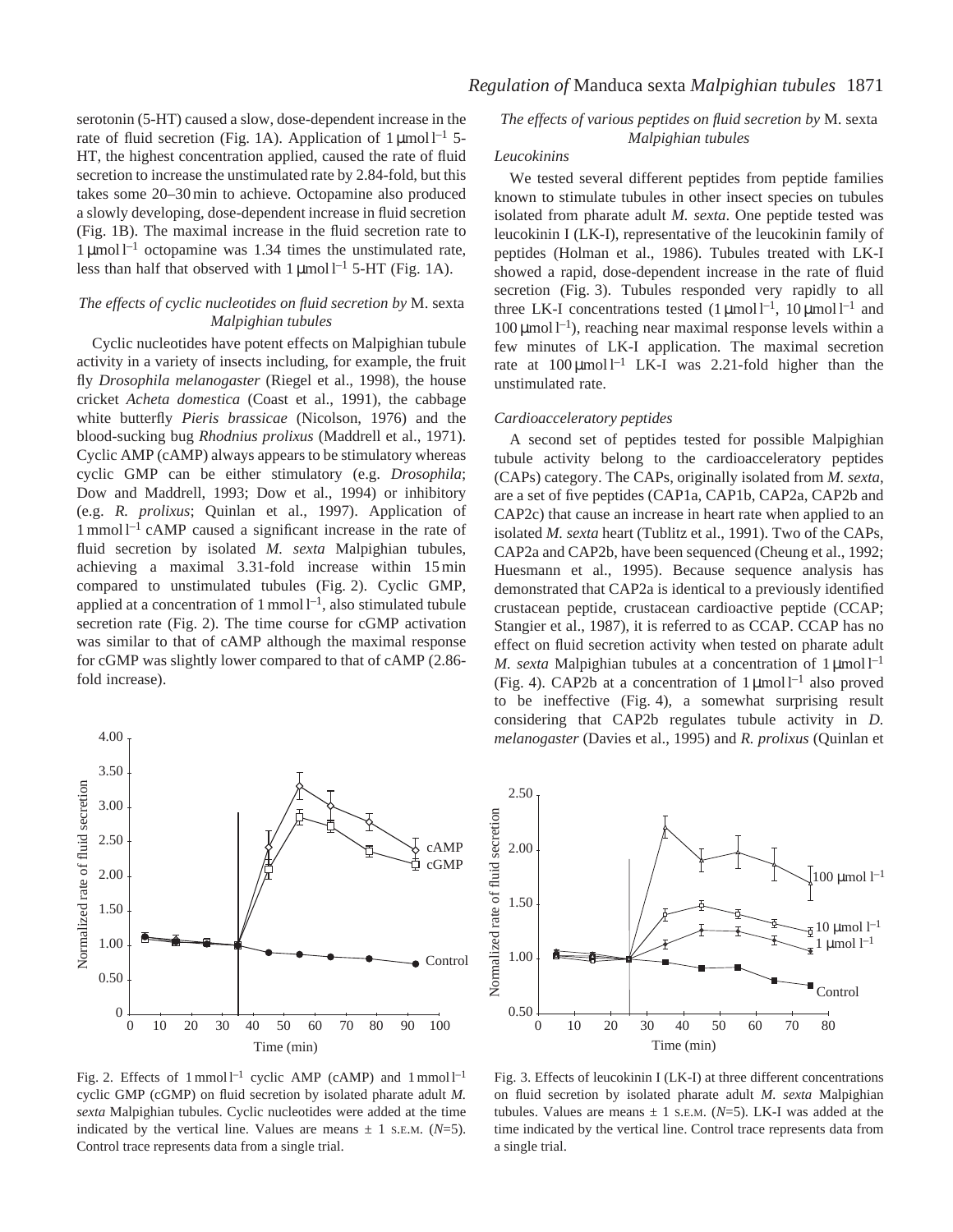

Fig. 4. Effects of individual cardioacceleratory peptides (CAPs) on fluid secretion by isolated pharate adult *M. sexta* Malpighian tubules. See text for CAP dosages. The CAPs were added at the time indicated by the vertical line. Values are means  $\pm$  1 s.E.M. ( $N=5$ , except for CAP 1a/1b where *N*=6). Control trace represents data from a single trial.

al., 1997). Although *M. sexta* tubules were insensitive to CCAP and CAP2b, they did respond to the other CAPs. A mixture of CAP1a and CAP1b applied at a dose of 1 nerve cord equivalent elicited a relatively rapid rise in the rate of fluid secretion (Fig. 4). CAP1a/1b application nearly doubled fluid secretion rate, reaching a maximum within 15 min of peptide application. Fluid secretion declined thereafter but remained above basal levels for the duration of the experiment (90 min). In contrast to the response to CAP1a/1b, tubules responded differently to CAP2c. CAP2c, at a dose of 1 nerve cord equivalent, caused a small but detectable increase in fluid secretion rate, but this was very slow to develop, reaching a maximal stimulation rate of 1.31-fold a full 40 min after CAP2c was applied (Fig. 4).

#### *Tachykinin-related peptides*

The tachykinin-related peptides (TRPs) are a family of small peptides originally found in the locust *Locusta migratoria* (Schoofs et al., 1993). Subsequently many TRPs have been isolated from other insect species (Nässel, 1999). TRPs are categorized by a C-terminal amino acid sequence of  $FX_1GX_2Ramide$ , where  $X_2$  is either a valine (V), threonine (T) or methionine (M). We tested three different TRPs: locustatachykinin-1 from *L. migratoria* (Lom TK-1; GPSGFYGVRamide; Schoofs et al., 1993) and two TRPs from *Leucophaea maderae* (Lem TRP-1, APSGFLGVRamide; and Lem TRP-4, APSGFMGMRamide; Muren and Nässel, 1996). Each TRP was tested at four different concentrations ranging from 1 nmol  $l^{-1}$  to 1 µmol  $l^{-1}$ . In general the response of pharate adult *M. sexta* tubules to all three TRPs was the same; each



Fig. 5. Effects of tachykinin-related peptides (TRPs) at four different concentrations on fluid secretion by isolated pharate adult *M. sexta* Malpighian tubules. (A) Effects of *Locusta* TK-1, (B) *Leucophaea* TRP-1 and (C) *Leucophaea* TRP-4. The TRPs were added at the time indicated by the vertical line. Values are means  $\pm$  1 s.E.M. (*N*=3). In each panel, control traces represent data from a single, separate trial.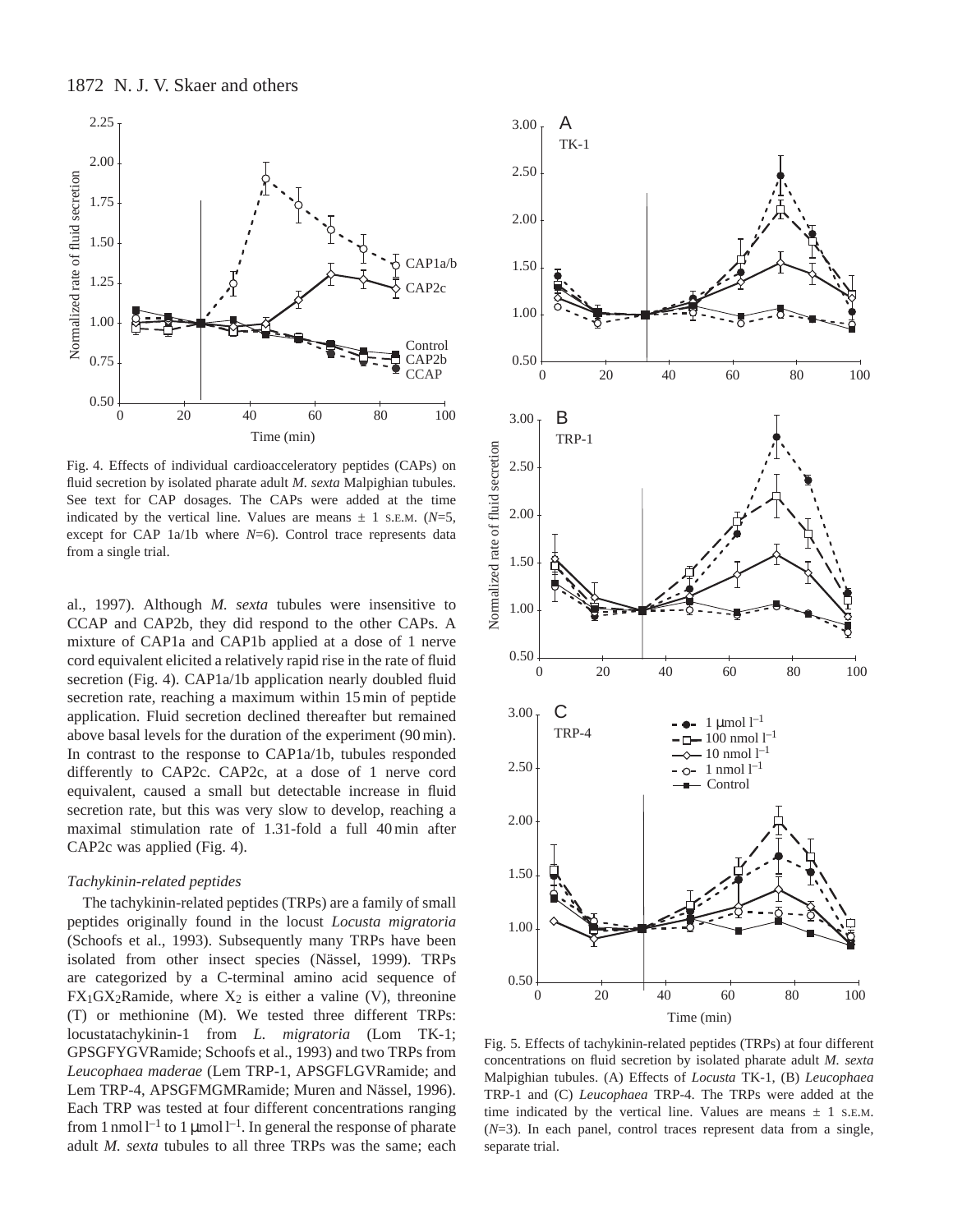TRP produced a dose-dependent increase in the rate of fluid secretion (Fig. 5A–C). The time course of the TRP-induced response was relatively slow compared to the other peptides tested. Maximal response for each TRP was achieved approximately 30–40 min after TRP application. In terms of relative potency, Lem TRP-1 was the most potent TRP tested in this study, followed by Lom TK-1 and Lem TRP-4. At a concentration of  $1 \mu$ mol l<sup>-1</sup>, Lem TRP-1 elicited a maximal increase in the rate of fluid secretion of 2.83-fold compared to the secretion rate of control tubules, whereas Lem TRP-4 at the same concentration produced only a 1.68-fold rise in secretion rate. In contrast to the CAPs and leucokinin, TRP effects on tubule secretion activity were not long lasting, declining to near-basal levels within 20–25 min after the maximal response was achieved. Addition of a second TRP to tubules already stimulated by a maximal concentration of a different TRP had little or no effect (data not shown).

#### *The possible role of cAMP in mediating leucokinin responses*

To begin to elucidate the intracellular pathways mediating the effects of leucokinin, we tested the effects of adding 60  $\mu$ mol l<sup>-1</sup> LK-I to tubules previously treated with 1 mmol l<sup>-1</sup> cAMP (maximal stimulation is achieved by concentrations of cAMP at and above  $100 \mu \text{mol}^{-1}$ ; N.J.V.S. and S.H.P.M., unpublished results) and also the effect of adding the same agents in the reverse order on a different set of tubules from the same insects. The results are shown in Fig. 6. The effect of cAMP alone was much greater than that of LK-I alone, and it



Fig. 6. Interactions of leucokinin I (LK-I) and cyclic AMP (cAMP) on fluid secretion by isolated pharate adult *M. sexta* Malpighian tubules. LK-I (60 µmol l<sup>-1</sup>) or cAMP (1 mmol l<sup>-1</sup>) were applied at the times indicated by the arrows. Solid line and arrows: cAMP added first followed by LK-I; broken line and open arrows: LK-I added first followed by cAMP. Values are means  $\pm$  1 s.e.m. ( $N=8$ ).

# *Regulation of* Manduca sexta *Malpighian tubules* 1873

is also clear that the effects of both substances together are the same as with cAMP alone. Thus the effects of LK-I are not additive to those of cAMP. It is possible, therefore, that LK-I might exert its effects on the rate of fluid secretion through cAMP as a second messenger. These results are in contrast to observations on adult *D. melanogaster* tubules where the effects of leucokinin IV are additive to those of cAMP and there is clear evidence that leucokinin action does not involve cAMP but is mediated by changes in internal  $[Ca^{2+}]$  (Davies et al., 1995).

## *Immunocytochemical localization of TRP-like material in the* M. sexta *CNS*

To determine the possible neuronal source(s) of TRP acting on the Malpighian tubules, we employed immunocytochemistry. The LomTK antiserum used in this study is known to recognize the well-preserved carboxy terminus of TRPs in insects and crustaceans (Nässel, 1993; Lundquist et al., 1994; Muren and Nässel, 1996; Christie et al., 1997). This antiserum does not cross-react with other known insect peptides (Lundquist et al., 1994; Muren and Nässel, 1996; Christie et al., 1997). Preabsorption controls of antiserum with synthetic LomTK-I performed here abolished all immunoreactivity in *M. sexta*. We thus propose that the material reacting with the antiserum is related to the insect TRPs.

A small subset of neurons in the central nervous system of larval and adult *M. sexta* had LomTK-like immunoreactive (LTKLI) material; most of these immunoreactive neurons were located in the brain. The brain of the fifth instar larva, for example, contains about 60 LTKLI neuronal cell bodies (Figs 7A, 8A). These form extensive arborizations in brain neuropil (Figs 7B, 8B). One pair of large neurons (DN in Fig. 7) with extensive arborizations in the brain send axons to the ventral nerve cord.

In the adult brain a large number (more than 100 in the midbrain and additional ones in the optic lobe) of LTKLI neurons are present. These supply immunoreactive processes to major neuropil regions such as the central body (Fig. 9A), the calyces of the mushroom bodies (Fig. 9B), the lobula plate and medulla of the optic lobes (Fig. 9C–E) and the antennal lobes (Fig. 9F,G). In the antennal lobes all the conventional glomeruli (Fig. 9F), as well as those of the macroglomerular complex (Fig. 9G), contain varicose LTKLI fibres.

The ganglia of the ventral nerve cord of fifth-instar larvae contain smaller numbers of LTKLI cell bodies: the suboesophageal ganglion has five pairs, the thoracic ganglia each have two bilateral pairs and a dorsal unpaired neuron medially, the unfused abdominal ganglia each have only one pair, and there are three pairs in the fused terminal ganglion (Fig. 10). In the abdominal ganglia there are LTKLI processes arborizing in the central neuropil (Fig. 8C,D). Some of these appear to be derived from afferent sensory axons in the root of nerve 1 (Fig. 8C). No efferent axons were seen in any ganglion, but intersegmental LTKLI axons interconnect the ventral nerve cord, as well as the cord and the brain (see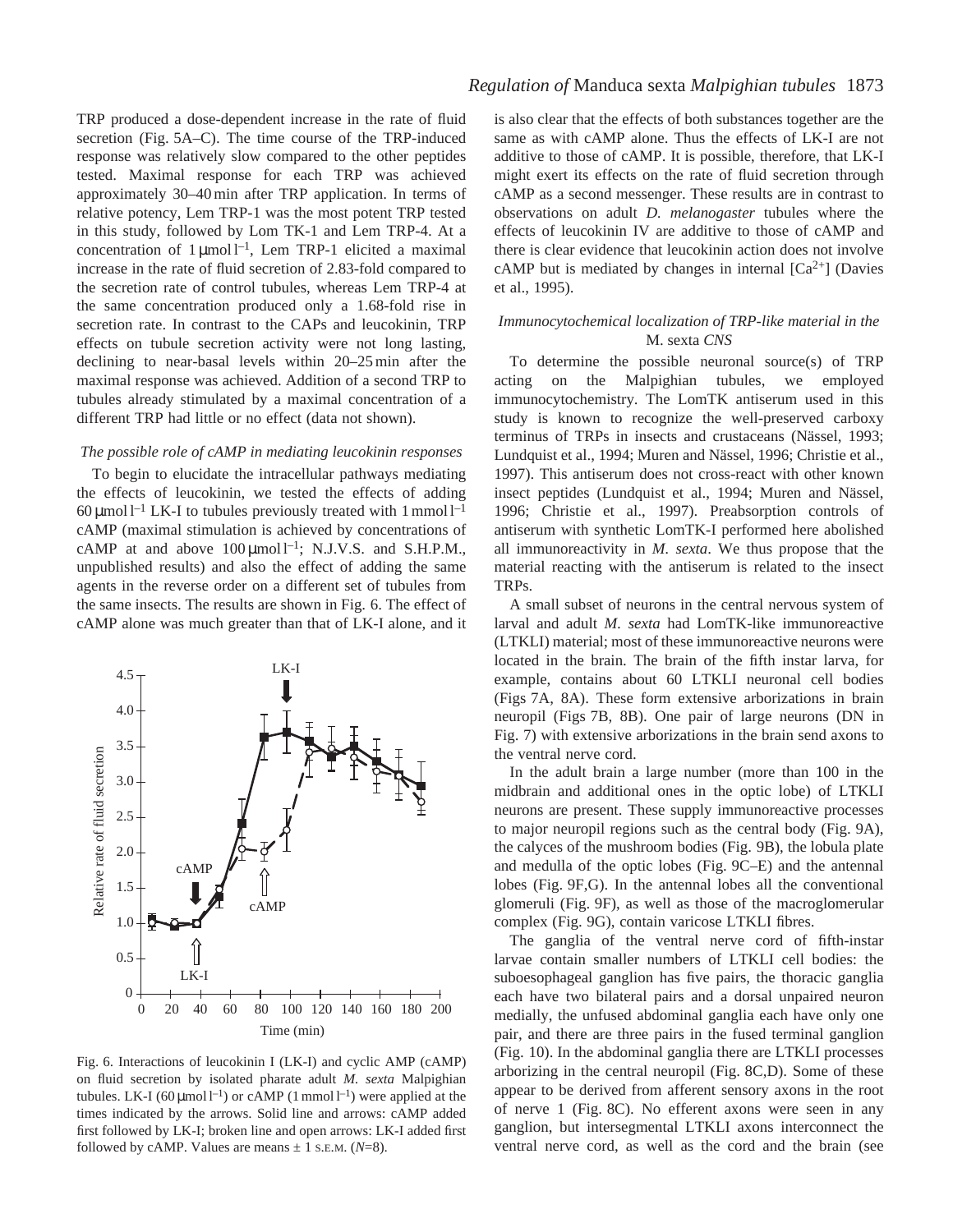Fig. 7B). The abdominal ganglia of pharate adults displayed an additional pair of LTKLI cells anteriorly; in the thoracic ganglia the immunoreactivity in cell bodies was weak and inconsistent. The afferent LTKLI fibres of the anterior abdominal nerve roots were not seen in pharate adults. Neither in the brain nor in the ventral nerve cord could we resolve LTKLI material in neurosecretory cells with efferent axons terminating in neurohaemal release sites (such as the corpora cardiaca and segmental perisympathetic organs).

## *Immunocytochemical localization of TRP-like material in peripheral tissues in* M. sexta

The larval heart did not contain any LTKLI. In the midgut of both larvae and pharate adults there are LTKLI endocrine cells (Fig. 8E–G), especially at the base of the Malpighian tubules. These endocrine cells span the epithelium and reach both the gut lumen and the outer surface of the gut (Fig. 8F,G). No immunoreactivity was found associated with the foregut, hindgut or Malpighian tubules proper. Similar LTKLI endocrine cells were found in *L. migratoria* and it was shown that these cells are the likely to be the source of circulating TRPs in the locust (Winther and Nässel, 2001).

## **Discussion**

#### *Aminergic regulation of fluid secretion in* M. sexta

The major finding of the experiments reported here is that pharate adult *M. sexta* Malpighian tubules respond to a wide array of insect modulators, all of which are known or predicted to be present in the *M. sexta* CNS. The biogenic amines serotonin and octopamine, wellcharacterized regulators of peripheral tissues in *M. sexta* such as the heart (Tublitz and Truman, 1985; Tublitz, 1989), each stimulate fluid secretion in pharate adult tubules (Fig. 1). Serotonin, the more potent of the two, appears to be an ubiquitous activator of Malpighian tubules in many insects (e.g. *R. prolixis,* Maddrell et al., 1969; *L. migratoria*, Morgan and Mordue, 1984; *P. brassicae*, Nicolson and Millar, 1983). Notably, octopamine also stimulates tubule activity, although it is much less effective than serotonin. It is likely that both biogenic amines are physiological regulators of tubule activity since both are known to be released into the blood to act as insect hormones (Orchard, 1989; Prier et al., 1994).

#### *Peptidergic regulation of fluid secretion in* M. sexta

We find that several classes of peptides cause an increase in the rate of fluid secretion in *M. sexta* Malpighian tubules: the leucokinins, cardioacceleratory peptides and tachykininrelated peptides.

The only leucokinin investigated, leucokinin I (DPAFNSWG-NH2), stimulated rapid fluid secretion in *M.*



Fig. 7. Tracings of LTKLI neurons in the brain of a fifth instar larva of *M. sexta.* (A) Cell bodies of the brain (filled cell bodies are posterior, unfilled anterior). DN, cell body of the large descending neuron. (B) Tracing of cell bodies and processes of some of the major posterior LTKLI neurons. Note the varicose fibres distributed in the brain neuropil and in the four commissures connecting the hemispheres. The arrow indicates two of the ascending axons derived from the ventral nerve cord, with arborizations in the tritocerebrum and protocerebrum. DN, the large descending neuron with processes in the protocerebrum and axon (also at arrow) to the ventral nerve cord. Scale bar,  $100 \,\mu$ m.

*sexta* tubules (Fig. 3), an effect similar to that previously observed in the mosquito *Aedes egypti* (Hayes et al., 1989), the cricket *Acheta domestica* (Coast et al., 1991) and in adult *D. melanogaster* (O'Donnell et al., 1996). Leucokinins have been biochemically isolated from several insect species, including lepidopterans (Torfs et al., 1999), although not from *M. sexta*. However, it is likely that *M. sexta* contains leucokinin or leucokinin-like peptides since leucokinin-like immunoreactivity has been reported in a bilateral pair of neurosecretory cells in the *M. sexta* abdominal nerve cord that project axons to the neurohaemal perivisceral organs (Chen et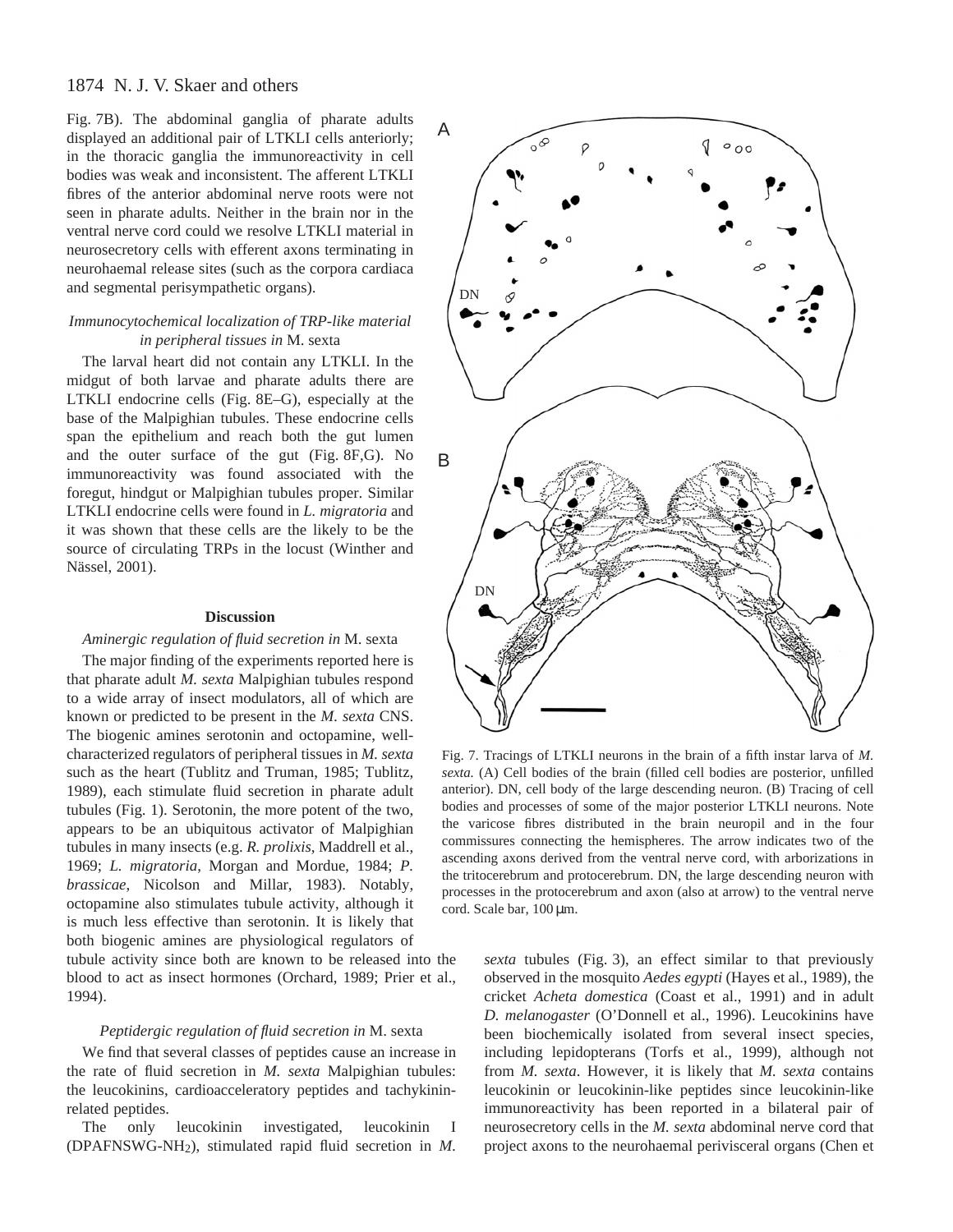

Fig. 8. Micrographs of LTKLI cells in *M. sexta*. (A) Whole mount of brain of fifth instar larva. (B) Other focus and higher magnification shows varicose branches of LTKLI neurons in larval brain. Note fibres in commissures. (C) Unfused abdominal ganglion with LTKLI fibres in neuropils and entering from anterior nerve root (arrow). Cell bodies are in other focal plane. (D) Terminal abdominal ganglion with LTKLI cell bodies (arrows) and fibres in neuropil. (E) Surface view of LTKLI endocrine cells of the midgut (e.g. at arrows).The cells appear irregularly distributed partly because the intestine became contracted at fixation. (F,G) Immunoreactive endocrine cells seen in longitudinal view. Gut lumen is at bottom of panels. Scale bars:  $100 \,\mu\text{m}$  (A);  $50 \,\mu\text{m}$  (B–D);  $100 \,\mu\text{m}$  (E);  $25 \,\mu\text{m}$  (F,G).

al., 1994). The same study reported that the leucokinin-like immunopositive cells are also immunopositive for *M. sexta* diuretic hormone (Audsley et al., 1993), suggesting that these neurons are involved in hormonally regulating Malpighian tubule activity. The direct effect of leucokinin I on isolated *M. sexta* tubules reported here supports this hypothesis.

Among the cardioacceleratory peptides (CAPs) tested, a CAP1a/1b mixture and CAP2c, both of which have been partially purified from *M. sexta* nerve cord extracts (Cheung et al., 1992), each caused an increase in the rate of fluid secretion. The time course of the two responses was quite different (Fig. 4), suggesting that each may be mediated by a separate receptor and intracellular pathway.

Unexpectedly, CAP2b is without effect on fluid secretion

by *M. sexta* tubules. This result is surprising because CAP2b is a potent regulator of tubule activity in other insects, stimulating fluid secretion in *D. melanogaster* (Davies et al., 1995, 1997) and inhibiting fluid secretion in *R. prolixis* (Quinlan et al., 1997). Although is it clear that CAP2b does not act on pharate adult tubules, it is possible that CAP2b affects fluid secretion in larval Malpighian tubules, but support for this hypothesis must await the results of future experiments.

All three tachykinin-related peptides (TRPs) tested, like leucokinin I, CAP 1a/1b and CAP2c, cause an increase in the rate of fluid secretion by *M. sexta* Malphigian tubules (Fig. 5). This may indicate a physiological role for them because the immunocytochemical data presented here (Figs 7–10) indicate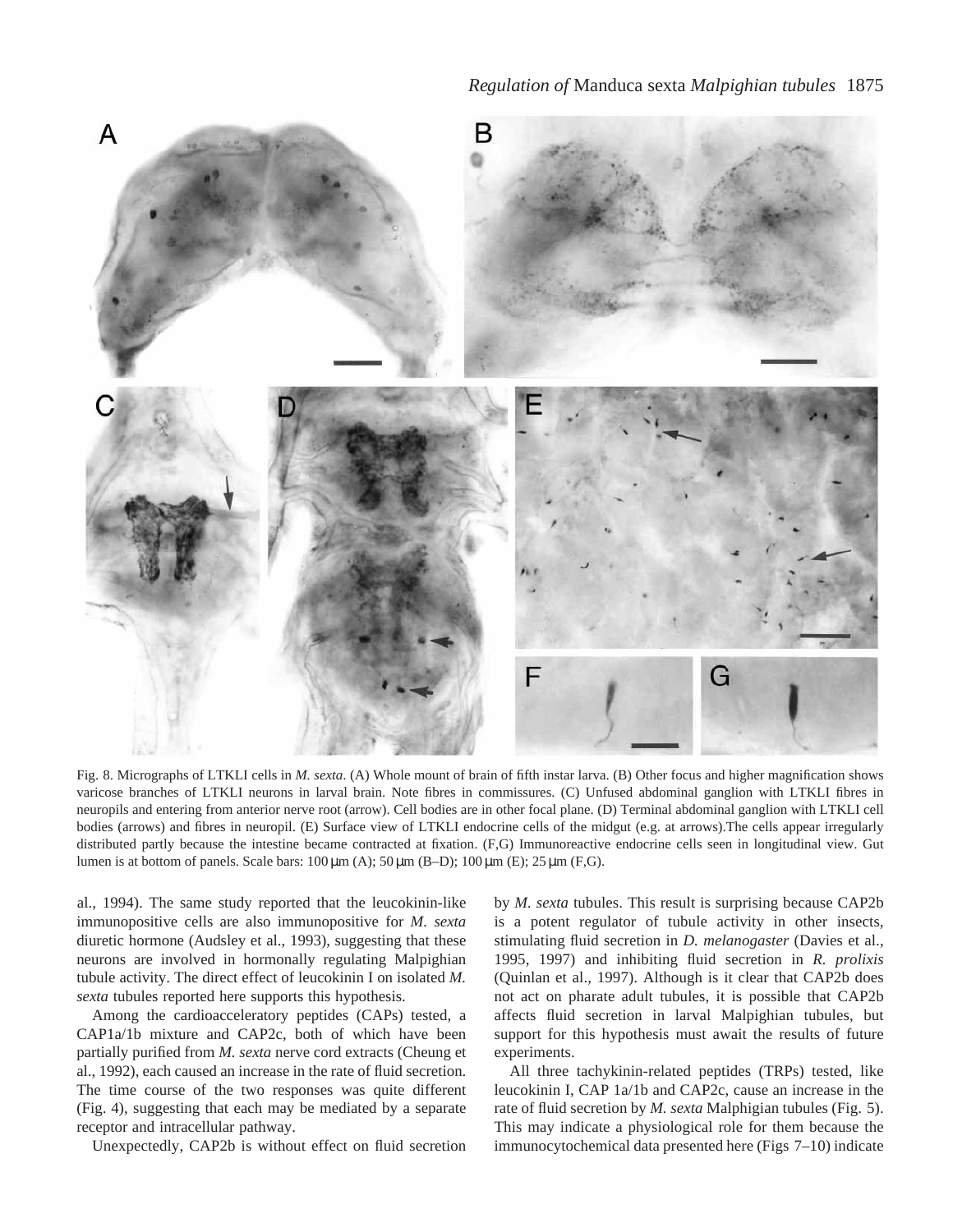

Fig. 9. Micrographs of cryostat sections of brain from pharate adult *M. sexta* labeled with antiserum to LomTK. (A) Fibres in the upper division of the fan-shaped body of the central body complex (frontal section). Note also fibres in superior median protocerebrum (above central body). (B) Fibres in lower part of mushroom body calyx (large arrow) seen in frontal section. Also in the upper parts there are thinner LTKLI fibres (small arrows). (C) Antennal lobe with LTKLI fibres in all the glomeruli. Note also cell bodies (arrow) which are part of a cluster of about 30 neurons supplying LTKLI fibres to the glomeruli. (D) Also in the macroglomerular complex of the antennal lobe there are varicose LTKLI fibres. (E–G) Immunoreactive neurons in optic lobes (overview in G). (E) Large cluster of cell bodies at the anterior base of the medulla. (F) Fibres in a thin layer of the medulla. (G) An overview of the medulla (Me), lobula (Lo) and lobula plate (LP) is shown in horizontal section. Note immunoreactive fibres in medulla and lobula plate (arrows). Scale bars, 50  $\mu$ m (A–E);  $100 \,\mu m$  (G).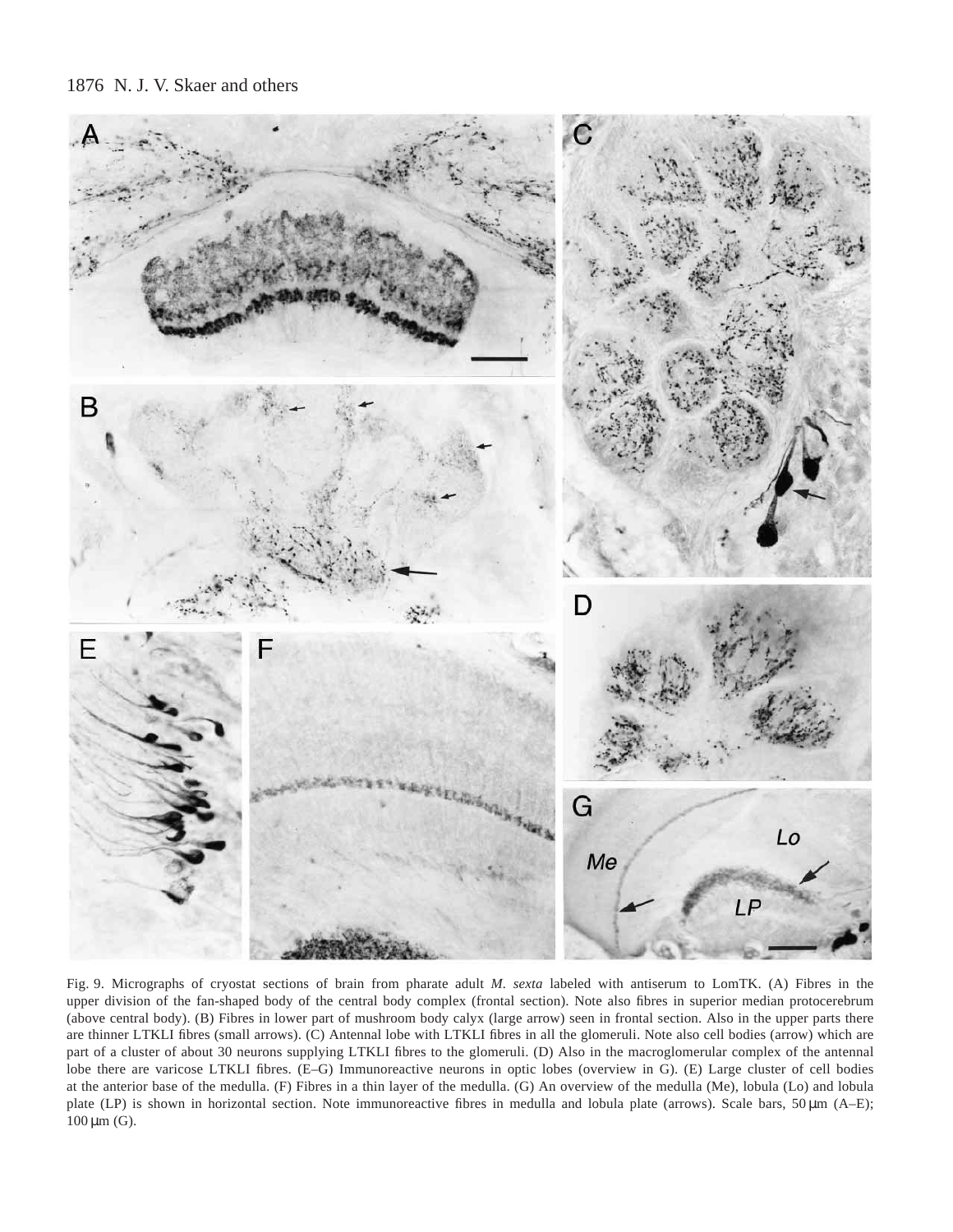

the presence of TRP-like material in neurons in the *M. sexta* CNS and also in certain peripheral locations. Although TRPs have not been isolated from *M. sexta*, their effects on *M. sexta* tubules, TRP-like immunoreactivity in the *M. sexta* CNS, plus the large number of closely related peptides in the TRP peptide family and their broad distribution in several other insects (Nässel, 1999), combine to suggest the possibility that *M. sexta* contains endogenous TRPs. Interestingly, we could not detect TRPs in traditional neurosecretory cells in the CNS of *M. sexta*. Thus the likely source of any circulating TRPs that might act on the Malpighian tubules is the endocrine cells of the midgut. Similar TRP-containing endocrine cells have been demonstrated in the midgut of *L. migratoria* and recently it has been demonstrated that locust TRPs (LomTKs) can be released from the midgut and that the haemolymph contains nanomolar levels of TRPs (Winther and Nässel, 2001).

SEG

T3

 $A<sub>5</sub>$ 

TAG

The presence of TRPLI cells in *M. sexta* suggests that the TRPs used in this study, although obtained from other species, are probably binding to endogenous *M. sexta* TRP receptors on tubules, mimicking the actions of endogenous TRPs that are

# *Regulation of* Manduca sexta *Malpighian tubules* 1877

yet to be identified. Moreover, two results suggest the testable hypothesis that the heterologous TRPs applied here might be acting through a common receptor and intracellular pathway. The time course of tubule activation and the duration of the effect was similar for all three TRPs (Fig. 5). In addition, application of a second TRP on tubules already stimulated by a maximal concentration of a different TRP failed to produce any further increase in fluid secretion rate (data not shown). Although these data are indirect, they support the hypothesis that the TRPs are acting through a common receptor-mediated pathway.

# *Coordination and control of peripheral tissues by multiple chemical signals*

A defining characteristic of any metazoan animal is a system to coordinate and control the functioning of the different parts of the body, provided by the central nervous system (CNS) in most animals. The CNS exerts its control in two main ways: by direct innervation of different organs and by the release into the extracellular fluid of hormones, either neurohormones directly from the central nervous system or other hormones from glands themselves controlled by the central nervous system. For example, to control the complex moulting process and metamorphosis, insects use a range of different hormones, including 20-hydroxyecdysone, the juvenile hormones, eclosion hormone, ecdysis-triggering hormone, CCAP and bursicon.

Surprisingly large numbers of substances, hormones and other compounds, are found to affect even such relatively simple insect organs as the Malpighian tubules. There are at least six groups of neuropeptides so far known to affect the rate of fluid secretion: (1) the diuretic hormones related to the corticotrophin-releasing factors of vertebrates (Kay et al., 1992; Audsley et al., 1993; Coast, 1996); (2) the leucokinins, which stimulate rapid fluid secretion by the Malpighian tubules of *Aedes egypti* (Hayes et al., 1989) and adult *D. melanogaster* (O'Donnell et al., 1996); (3) the cardioacceleratory peptides, primarily CAP2b in *D. melanogaster* (Davies et al., 1995, 1997) and *R. prolixus* (Quinlan et al., 1997); (4) the calcitoninlike diuretic hormones (Furuya et al., 2000; Coast et al., 2001); (5) the TRPs (present study); and (6) the recently discovered antidiuretic factor in the beetle *Tenebrio molitor* (Eigenheer et al., 2002), found to be unrelated to any other known biologically active neuropeptide. In addition to peptidergic regulation, insect Malpighian tubules are also controlled by simple biogenic amines such as dopamine and 5 hydroxytryptamine (5-HT; e.g. Maddrell et al., 1971, 1991; Morgan and Mordue, 1984). Finally, cAMP and cGMP applied extracellularly cause acceleration of secretion by tubules of many insects, but those of adult *D. melanogaster* are so sensitive to these compounds as to raise the possibility that they may act as hormones (Riegel et al., 1998).

We report here a wide range of compounds, all likely to derive from the central nervous system, that affect fluid secretion rates by Malpighian tubules of adult *M. sexta*. The tubules are stimulated by two biogenic amines (serotonin and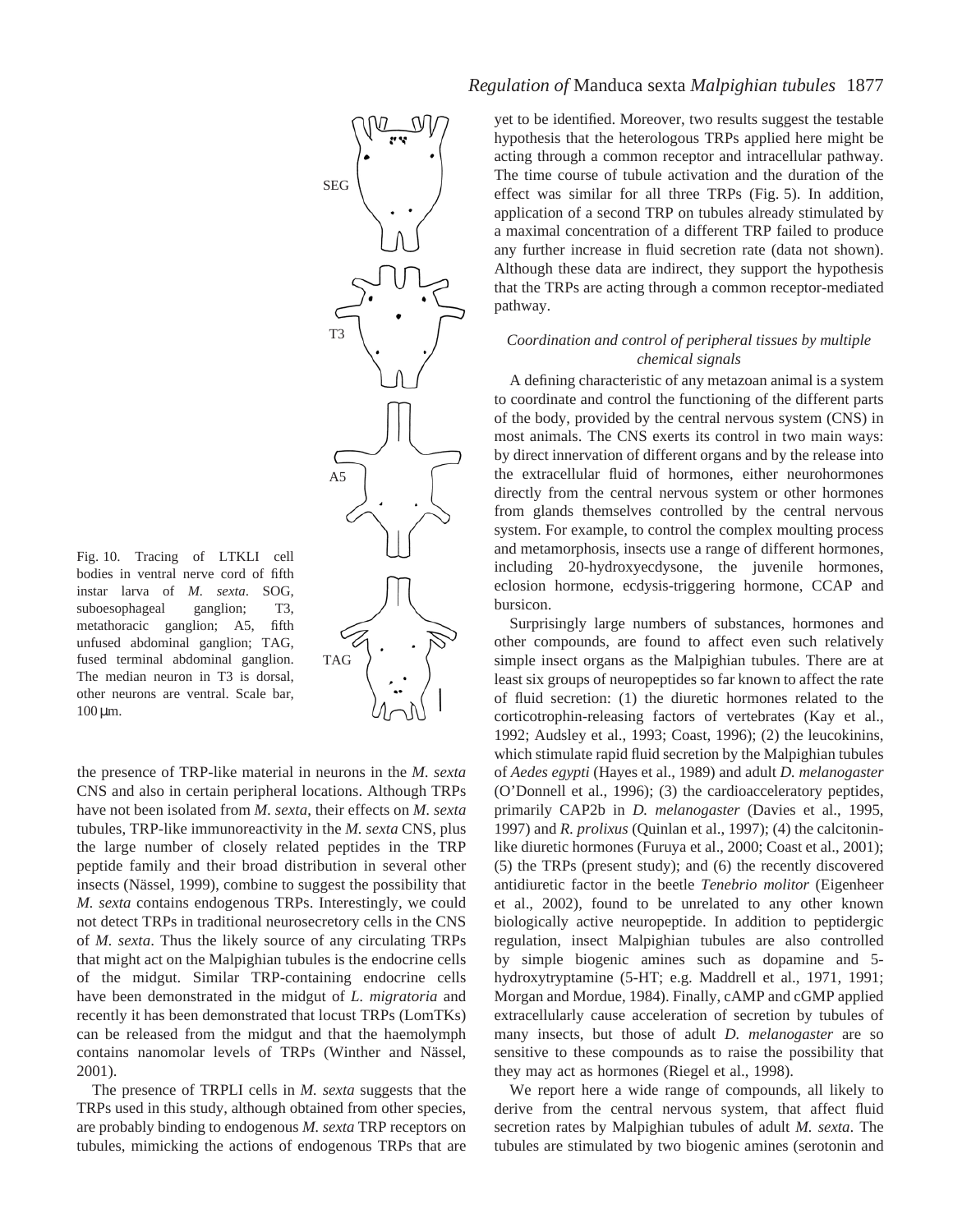octopamine), two cyclic nucleotides (cAMP and cGMP), and three different peptide classes (leucokinins, CAPs and TRPs); a separate study has shown that a fourth peptide, *M. sexta* diuretic hormone, Mas-DH, also stimulates fluid secretion by *M. sexta* tubules (Audsley et al., 1993). The variety of stimulants is matched by a concomitant variety in the effects they produce on fluid secretion, particularly in their speed of action and the extent of stimulation. *M. sexta* tubules appear to be regulated by at least eight different chemical substances, all of which are thought to be endogenous and all of which cause large increases in the rate of fluid secretion.

One explanation for such a range of stimulants is that many separate hormones may be needed to control separate activities of the tubules. For example, locust diuretic peptide and locustakinin work *via* different second messengers and differentially affect movements of Na<sup>+</sup> and K<sup>+</sup> ions (Coast, 1995). In adult *D. melanogaster,* separate controls exist for accelerating the V-ATPase that drives secretion and for changes in chloride permeability that allows anions to follow active transport of cations (O'Donnell et al., 1996). Other activities of tubules, not directly part of fluid transport mechanisms, such as alkaloid transport by *M. sexta* tubules (Maddrell and Gardiner, 1976) or transport of proline by locust tubules (Chamberlin and Phillips, 1982), might in principle be affected by hormones, although none such has yet been discovered. Any increase in such transport, however, would certainly affect the rate of fluid secretion, although the effect would have to be very large to modify the rate of fluid secretion significantly. We think it unlikely that many of the eight different controlling agents we describe here, all of which have large effects on the rate of fluid secretion, exert their effects *via* changes in pathways not directly concerned with fluid secretion. Indeed, they are not tissue-specific hormones that force stereotypical responses by their target tissue, which becomes abundantly clear with the finding that they affect other organs in the insect.

All the substances tested in this paper also have cardioacceleratory effects on the pharate adult heart in *M. sexta* (Tublitz and Truman, 1985; Tublitz et al., 1991; Cheung et al., 1992; Heusmann et al., 1995; and H. McGraw and N. J. Tublitz, unpublished data) and the concentrations of these substances that produced threshold and maximal effects on the heart are similar to those observed when the same substances are applied to pharate adult Malpighian tubules, i.e. the effective physiological concentrations are the same for both tissues. It is reasonable to predict, therefore, that these substances, if released into the blood as hormones, would probably act on both the heart and the Malpighian tubules. All the evidence to date in *M. sexta* for all the substances tested here indicate that they are likely to be released humorally. For example, three of the four peptide classes (CAPs, leucokinins and diuretic hormone-like peptides) that stimulate fluid secretion in *M. sexta* have been shown to be immunolocalized to neurosecretory cells in the abdominal nerve cord that project to the neurohaemal perivisceral organs (PVOs; Ewer et al., 1997; Chen et al., 1994). Octopamine-containing ventral unpaired median cells also terminate at the PVOs (Lehman et al., 2000), and some serotonergic neurons in *M. sexta* project to neurohaemal release sites (Radwan et al., 1989). Finally the immunocytochemical data presented here for the TRPs suggest that they too might act in a hormonal fashion, possibly by release from the midgut. Hence every substance tested in this study, with the exception of the two cyclic nucleotides, has the potential to act as a hormone in *M. sexta*.

To explain the wide range of compounds that can affect at least two different insect organs, a new hypothesis, speculative at this stage, may be needed. We suggest that in the extracellular fluid of an insect is an ever-changing array of different chemical signals, be they peptides, amines or other compounds, that direct the most appropriate functioning of one or more parts of the body. Put more fancifully, we suggest that there may exist in the extracellular fluid a continuous broadcast of information in the form of a chemical language, to which many or all parts of the body continuously respond on a moment-to-moment basis and which, because of the greater information in it, ensures a more effective and efficient coordination of function than could be achieved by a series of single, tissue-specific hormones that force stereotypical responses by their target tissue(s).

For example, from the complexity of effects produced by the substances tested in this study on the Malpighian tubules and the heart, we think that these substances may act in concert with each other and with other circulating hormones to produce physiologically distinct responses in these and other target tissues in *M. sexta.*

It is not a requirement of our hypothesis that hormones that affect one system must always affect other systems. As noted above, CAP2b, a potent cardiac stimulant in pharate adult *M. sexta*, has no effect on the Malpighian tubules of the same insect at the same stage. And, in locusts, the ion-transport peptide (ITP) has no effect on the Malpighian tubules, although it has potent effects on active transport of Cl– by the rectum and ileum, while Locusta-DH, a stimulant of the Malpighian tubules, has no effect on the rectum and ileum (Coast et al., 1999). Some organs may require specific signals at times and may ignore others.

If the arguments advanced here are correct, they may go some way towards explaining the difficulties in interpretation surrounding other hormonally controlled systems in insects and other animals. For example, the way in which hormones are thought to be involved in the control of events leading up to ecdysis in insects (the emergence of an insect from its cast skin as the culmination of the moulting process) has become ever more complex (Ewer et al., 1997; Kingan et al., 1997; O'Brien and Taghert, 1998). If it is the case that events in an animal are at least partly controlled by an internal language with a rich array of 'words' (each a circulating chemical signal), then this complexity should not be surprising, but expected.

We thank Lisa Hill for preliminary studies on *M. sexta* Malpighian tubules. The technical assistance from Anne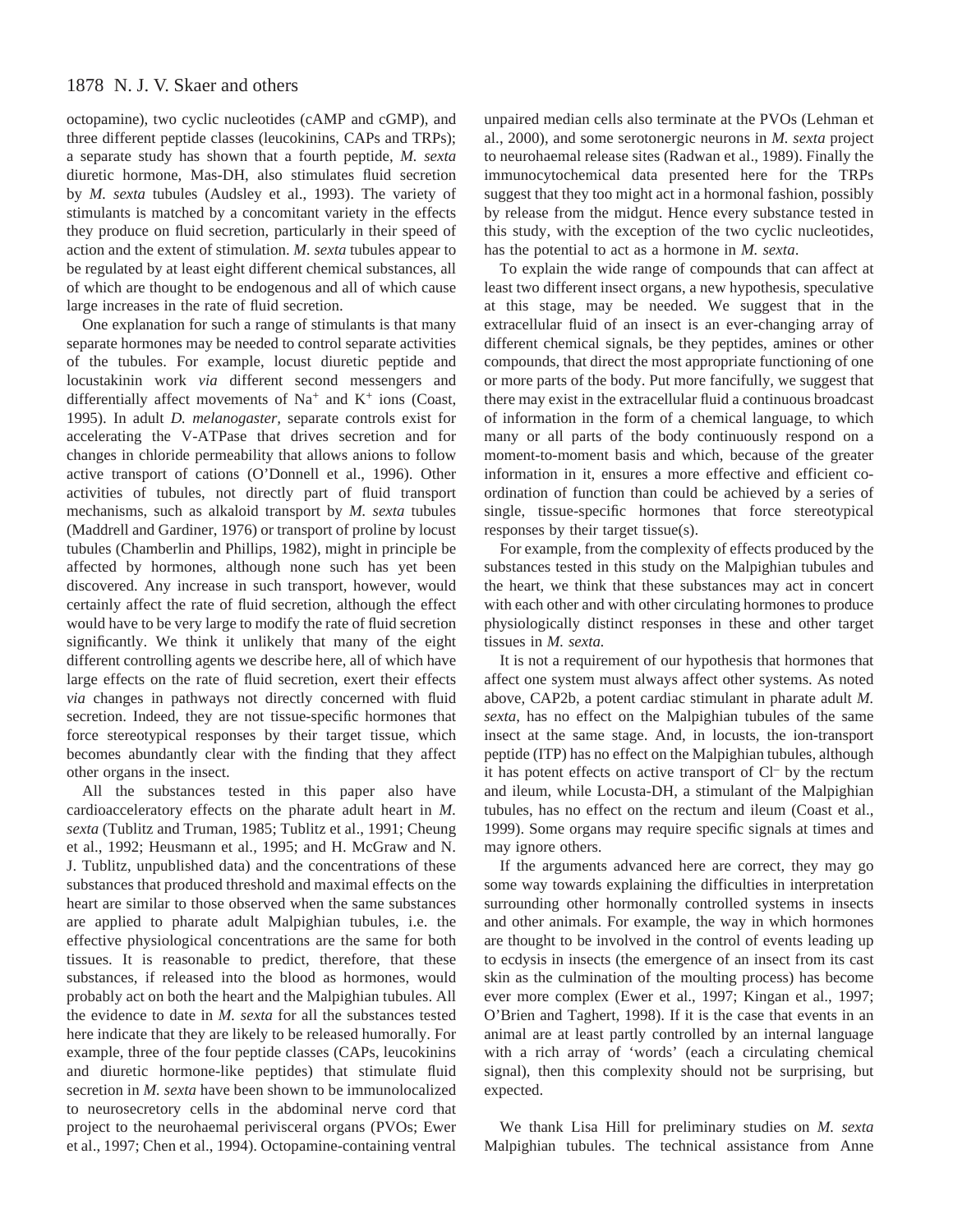Karlsson is gratefully acknowledged. Supported by grants from the National Science Foundation (to N.J.T.), the Medical Research Foundation of Oregon (to N.J.T.), Gonville and Caius College, Cambridge (to S.H.P.M.) and the Swedish Natural Science Research Council (to D.R.N.).

#### **References**

- Audsley, N., Coast, G. M. and Schooley, D. A. (1993). The effects of M. *sexta* diuretic hormone on fluid transport by the Malpighian tubules and cryptonephric complex of *M. sexta*. *J. Exp. Biol.* **178**, 231–243.
- **Chamberlin, M. E. and Phillips, J. E.** (1982). Regulation of hemolymph amino acid levels and active secretion of proline by Malpighian tubules of locusts. *Can. J. Zool.* **60**, 2745–2752.
- **Chen, Y., Veenstra, J. A., Davis, N. T. and Hagedorn, H. H.** (1994). Leucokinin and diuretic hormone immunoreactivity in the tobacco hornworm, *M. sexta*, and co-localization of this immunoreactivity in lateral neurosecretory cells of the abdominal ganglia. *Cell Tissue Res*. **278**, 493–507.
- **Cheung, C. C., Loi, P. K., Sylwester, A. W., Lee, T. D. and Tublitz, N. J.** (1992). Primary structure of a cardioactive neuropeptide from the tobacco hawkmoth, *M. sexta. FEBS Lett.* **313,** 165–168.
- **Christie, A. C., Lundquist, C. T., Nässel, D. R. and Nusbaum, M. P.** (1997). Two novel tachykinin-related peptides from the nervous system of the crab *Cancer borealis*. *J. Exp. Biol.* **200**, 2279–2294.
- **Coast, G. M.** (1995). Synergism between diuretic peptides controlling ion and fluid transport in insect Malpighian tubules. *Regul. Pept.* **57**, 283–296.
- **Coast, G. M.** (1996). Synergism between diuretic peptides controlling ion and fluid transport in insect Malpighian tubules. *Peptides* **17**, 327–336.
- **Coast, G. M., Cusinato, O., Kay, I. and Goldsworthy, G. J.** (1991). An evaluation of the role of cAMP as an intracellular second messenger in Malpighian tubules of the house cricket, *Acheta domesticus*. *J. Insect Physiol*. **37**, 563–573.
- **Coast, G. M., Meredith, J. and Phillips, J. E.** (1999). Target organ specificity of major neuropeptide stimulants in locust excretory systems. *J. Exp. Biol.* **202**, 3195–3203.
- **Coast, G. M., Webster, S. G., Schegg, K. M., Tobe, S. S. and Schooley, D. A.** (2001). The *Drosophila melanogaster* homologue of an insect calcitoninlike diuretic peptide stimulates V-ATPase activity in fruit fly Malpighian tubules. *J. Exp. Biol.* **204**, 1795–1804.
- **Davies, S. A., Huesmann, G. R., Maddrell, S. H. P., O'Donnell, M. J., Skaer, N. J. V., Dow, J. A. T. and Tublitz, N. J.** (1995). CAP2b, a cardioacceleratory peptide, is present in *Drosophila* and stimulates fluid secretion by Malpighian tubules via cyclic GMP. *Am. J. Physiol*. **269**, R1321–R1326.
- **Davies, S. A., Stewart, E. J., Huesmann, G. R., Skaer, N. J. V., Maddrell, S. H. P., Tublitz, N. J. and Dow, J. A. T.** (1997). Neuropeptide stimulation of the nitric oxide signalling pathway in *Drosophila melanogaster* Malpighian tubules. *Amer. J. Physiol.* **273**, 823–827.
- **Dow, J. A. T. and Maddrell, S. H. P.** (1993). Fluid secretion by the Malpighian tubule of *Drosophila melanogaster* is stimulated by nitric oxide and cyclic GMP. *J. Physiol*. **473**, 233P.
- **Dow, J. A. T., Maddrell, S. H. P., Davies, S.-A., Skaer, N. J. V. and Kaiser, K.** (1994). A novel role for the nitric oxide/cyclic GMP signalling pathway: the control of epithelial function in *Drosophila*. *Am. J. Physiol.* **266**, R1716–R1719.
- **Eigenheer, R. A., Nicolson, S. W., Schegg, K. M., Hull, J. J. and Schooley, D. A.** (2002). Identification of a potent antidiuretic factor acting on beetle Malpighian tubules. *Proc. Natl. Acad. Sci. USA* **99**, 84–89.
- **Ewer, J., Gammie, S. C. and Truman, J. W.** (1997). Control of insect ecdysis by a positive-feedback endocrine system: roles of eclosion hormone and ecdysis triggering hormone. *J. Exp. Biol.* **200**, 869–881.
- **Furuya, K., Milchak, R. J., Schegg, K. M., Zhang, J. R., Tobe, S. S., Coast, G. M. and Schooley, D. A.** (2000). Cockroach diuretic hormones: Characterization of a calcitonin-like peptide in insects. *Proc. Natl. Acad. Sci. USA* **97**, 6469–6474.
- **Hayes, T. K., Pannabecker, T. L., Hinckley, D. J., Holman, G. M.,** Nachman, R. J., Petzel, D. H. and Beyenbach, K. W. (1989). Leucokinins, a new family of ion transport stimulators and inhibitors in insect Malpighian tubules. *Life Sci.* **44**, 1259–1266.

**Holman, G. M., Cook, B. J. and Nachman, R. J.** (1996). Primary structure

and synthesis of a blocked myotropic neuropeptide isolated from the cockroach, *Leucophaea maderae*. *Comp. Biochem. Physiol. C* **85**, 219–224.

- **Huesmann, G. R., Cheung, C. C., Loi, P. K., Lee, T. D., Swiderek, K. M.** and Tublitz, N. J. (1995). Amino acid sequence of CAP2b, an insect cardioacceleratory peptide from the tobacco hawkmoth, *M. sexta*. *FEBS Lett*. **371**, 311–314.
- **Kay, I., Patel, M., Coast, G. M., Totty, N. F., Mallet, A. I. and Goldsworthy, G. J.** (1992). Isolation, characterization and biological activity of a CRF-related diuretic peptide from *Periplaneta americana* L. *Regul. Pept.* **42**, 111–122.
- **Kingan, T. G., Gray, W., Zitnan, D. and Adams, M. E.** (1997). Regulation of ecdysis-triggering hormone release by eclosion hormone. *J. Exp. Biol.* **200**, 3245–3256.
- **Lehman, H. K., Klukas, K. A., Gilchrist, L. S. and Mesce, K. A.** (2000). Steroid regulation of octopamine expression during metamorphic development of the moth *M. sexta. J. Comp. Neurol.* **424**, 283–296.
- **Lundquist, C. T., Clottens, F. L., Holman, G. L., Riehm, J. P., Bonkale, W. and Nässel, D. R.** (1994). Locustatachykinin immunoreactivity in the blowfly central nervous system and intestine. *J. comp. Neurol*. **341**, 225–240.
- **Maddrell, S. H. P., Pilcher, D. E. M. and Gardiner, B. O. C.** (1969). Stimulatory effect of 5-hydroxytryptamine (serotonin) on secretion by Malpighian tubules of insects. *Nature, Lond*. **222**, 784–785.
- **Maddrell, S. H. P., Pilcher, D. E. M. and Gardiner, B. O. C.** (1971). Pharmacology of the Malpighian tubules of *Rhodnius* and *Carausius*: the structure-activity relationship of tryptamine analogues and the role of cyclic AMP. *J. Exp. Biol.* **54**, 779–804.
- **Maddrell, S. H. P. and Gardiner, B. O. C.** (1976). Excretion of alkaloids by Malpighian tubules of insects. *J. Exp. Biol.* **64**, 267–281.
- **Maddrell, S. H. P., Herman, W. S., Mooney, R. L. and Overton, J. A.** (1991). 5-Hydroxytryptamine: a second diuretic hormone in *Rhodnius*. *J. Exp. Biol.* **156**, 557–566.
- **Maddrell, S. H. P., Herman, W. S., Farndale, R. W. and Riegel, J. A.** (1993). Synergism of hormones controlling epithelial fluid transport in an insect. *J. Exp. Biol.* **174**, 65–80.
- **Morgan, P. J. and Mordue, W.** (1984). 5-hydroxytryptamine stimulates fluid secretion in locust Malpighian tubules independently of cAMP. *Comp. Biochem. Physiol*. *C* **79**, 305–310.
- **Muren, J. E. and Nässel, D. R.** (1996). Isolation of five tachykinin-related peptides from the midgut of the cockroach *Leucophaea maderae*: existence of N-terminally extended isoforms. *Regul. Peptides* **65**, 185–196.
- **Nässel, D. R.** (1993). Insect myotropic peptides: Differential distribution of locustatachykinin- and leucokinin-like immunoreactive neurons in the locust brain. *Cell Tissue Res*. **274**, 27–40.
- **Nässel, D. R.** (1999). Tachykinin-related peptides in invertebrates: a review. *Peptides* **20**, 141–158.
- **Nicolson, S. W.** (1976). Diuresis in the cabbage white butterfly, *Pieris brassicae*: fluid secretion by the Malpighian tubules. *J. Insect Physiol*. **22**, 1347–1356.
- **Nicolson, S. W. and Millar, R. P.** (1983). Effects of biogenic amines and hormones on butterfly Malpighian tubules: dopamine stimulates fluid secretion. *J. Insect Physiol*. **29**, 611–615.
- **O'Brien, M. A. and Taghert, P. H.** (1998). A peritracheal neuropeptide system in insects: release of myomodulin-like peptides at ecdysis. *J. Exp. Biol.* **201**, 193–209.
- **O'Donnell, M. J., Dow, J. A. T., Huesmann, G. R., Tublitz, N. J. and Maddrell, S. H. P.** (1996). Separate control of anion and cation transport in Malpighian tubules of *Drosophila melanogaster*. *J. Membr. Biol*. **132**, 63–76.
- **Orchard, I.** (1989). Serotonergic neurohaemal tissue in *Rhodnius prolixus*: synthesis, release and uptake of serotonin. *J. Insect Physiol*. **35**, 943–947.
- Prier, K. R., Hwa, O. and Tublitz, N. J. (1994). Modulating a modulator: Biogenic amines at subthreshold levels potentiate peptide-mediated cardioexcitation in an insect heart. *J. Exp. Biol.* **197**, 377–392.
- **Quinlan, M. C., Tublitz, N. J. and O'Donnell, M. J.** (1997). Anti-diuresis in the blood-feeding insect *Rhodnius prolixus Stål*: the peptide CAP2b and cyclic GMP inhibit Malpighian tubule fluid secretion. *J. Exp. Biol.* **200**, 2363–2367.
- **Radwan, W. A., Granger, N. A. and Lauder, J. M.** (1989). Development and distribution of serotonin in the central nervous system of *M. sexta sexta* during embryogenesis. II. The ventral ganglia. *Int. J. Dev. Neurosci*. **7**, 43–53.
- **Ramsay, J. A.** (1954). Active transport of water by the Malpighian tubules of the stick insect, *Dixippus morosus* (Orthoptera; Phasmidae). *J. Exp. Biol.* **31**, 104–113.